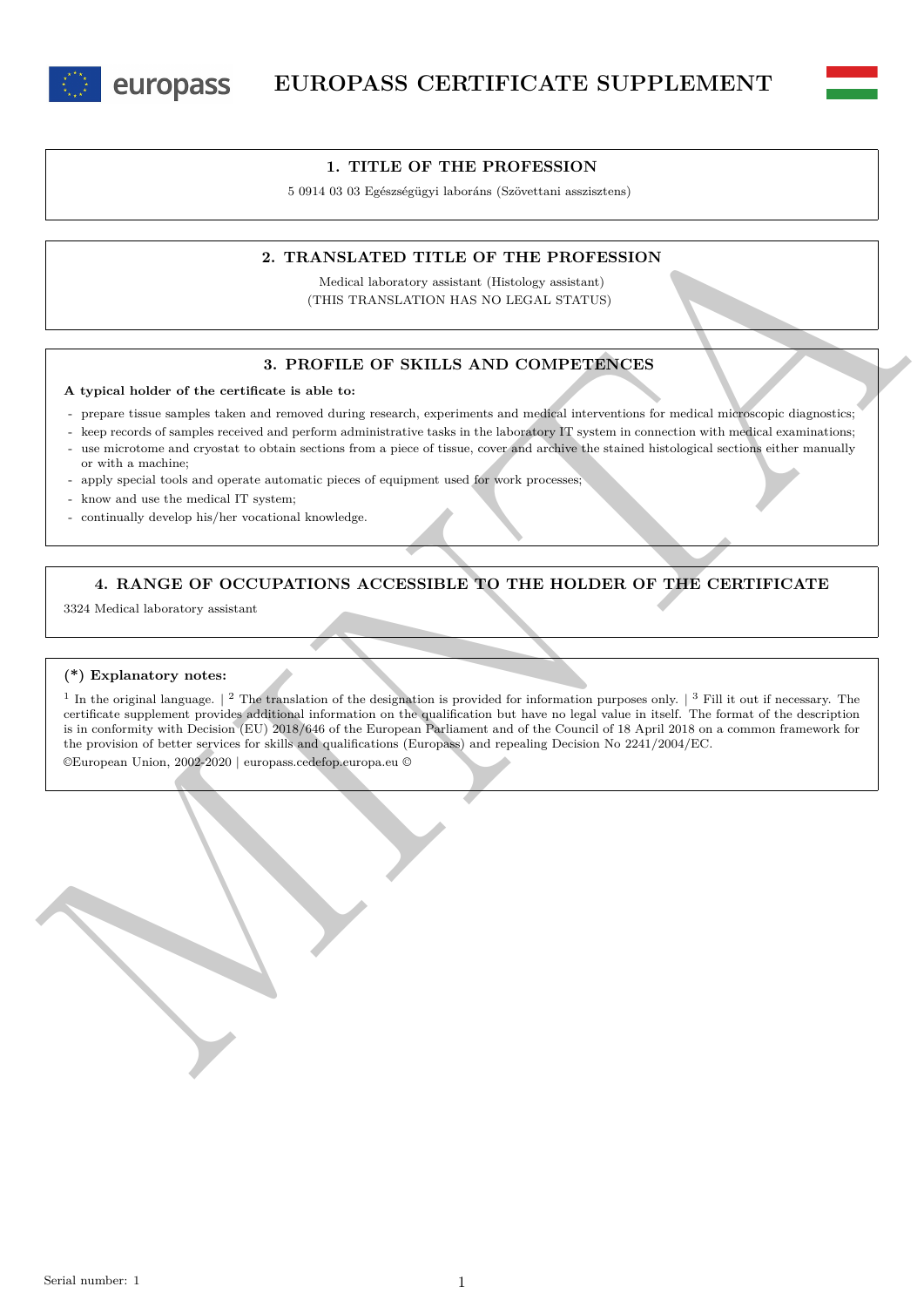| Name and status of the authority issuing the                                                                                                                                                                                                                                                                                                          | Name and status of the national/regional authority                                                                                                                                                                                                                                                                                                                                                                                                                                                                                                                                                                                                                                                                                                                                                               |                |
|-------------------------------------------------------------------------------------------------------------------------------------------------------------------------------------------------------------------------------------------------------------------------------------------------------------------------------------------------------|------------------------------------------------------------------------------------------------------------------------------------------------------------------------------------------------------------------------------------------------------------------------------------------------------------------------------------------------------------------------------------------------------------------------------------------------------------------------------------------------------------------------------------------------------------------------------------------------------------------------------------------------------------------------------------------------------------------------------------------------------------------------------------------------------------------|----------------|
| certificate                                                                                                                                                                                                                                                                                                                                           | providing accreditation/recognition of the certificate                                                                                                                                                                                                                                                                                                                                                                                                                                                                                                                                                                                                                                                                                                                                                           |                |
|                                                                                                                                                                                                                                                                                                                                                       | Ministry for Innovation and Technology                                                                                                                                                                                                                                                                                                                                                                                                                                                                                                                                                                                                                                                                                                                                                                           |                |
| Level of the certificate (national or international)                                                                                                                                                                                                                                                                                                  | Grading scale / Pass requirements                                                                                                                                                                                                                                                                                                                                                                                                                                                                                                                                                                                                                                                                                                                                                                                |                |
| NQF level: 5                                                                                                                                                                                                                                                                                                                                          | Five -grade: 5 excellent                                                                                                                                                                                                                                                                                                                                                                                                                                                                                                                                                                                                                                                                                                                                                                                         |                |
| EQF level: 5                                                                                                                                                                                                                                                                                                                                          | good<br>4                                                                                                                                                                                                                                                                                                                                                                                                                                                                                                                                                                                                                                                                                                                                                                                                        |                |
| Digital Competence Framework level: 5                                                                                                                                                                                                                                                                                                                 | satisfactory<br>3<br>2<br>pass                                                                                                                                                                                                                                                                                                                                                                                                                                                                                                                                                                                                                                                                                                                                                                                   |                |
|                                                                                                                                                                                                                                                                                                                                                       | fail<br>$\mathbf{1}$                                                                                                                                                                                                                                                                                                                                                                                                                                                                                                                                                                                                                                                                                                                                                                                             |                |
|                                                                                                                                                                                                                                                                                                                                                       | The prerequisite of being eligible to sit for a sectoral basic examination<br>is the successful completion of all the required training courses, or the<br>recognised prior learning should incorporate the requirements of the<br>sectoral basic examination. The prerequisite of being eligible to sit for<br>a vocational examination is the successful completion of all the training<br>courses and the uninterrupted professional practice required. In case<br>the student is required to pass a sectoral basic examination, latter shall<br>be recognised with the following weighting:<br>The result of the basic sectoral examination will be computed into that<br>of the vocational examination with the following weighting: Sectoral<br>basic examination: $10\%$ , Vocational examination: $90\%$ |                |
| Certificate number: CXK A                                                                                                                                                                                                                                                                                                                             | Designation of the theoretical and practical subjects of the<br>sectoral basic examination and the vocational examination and<br>their grades according to a five-grade scale                                                                                                                                                                                                                                                                                                                                                                                                                                                                                                                                                                                                                                    |                |
| Serial number: 123456                                                                                                                                                                                                                                                                                                                                 | Sectoral basic examination : The examination was passed based on<br>recognised prior learning                                                                                                                                                                                                                                                                                                                                                                                                                                                                                                                                                                                                                                                                                                                    |                |
| Certificate issue date: 2022.05.05                                                                                                                                                                                                                                                                                                                    | Vocational examination                                                                                                                                                                                                                                                                                                                                                                                                                                                                                                                                                                                                                                                                                                                                                                                           |                |
|                                                                                                                                                                                                                                                                                                                                                       | central interactive                                                                                                                                                                                                                                                                                                                                                                                                                                                                                                                                                                                                                                                                                                                                                                                              |                |
|                                                                                                                                                                                                                                                                                                                                                       | Histological and histotechnical knowledge<br>project exercise                                                                                                                                                                                                                                                                                                                                                                                                                                                                                                                                                                                                                                                                                                                                                    | 5              |
|                                                                                                                                                                                                                                                                                                                                                       | Application of histotechnical knowledge in histological<br>laboratory practice                                                                                                                                                                                                                                                                                                                                                                                                                                                                                                                                                                                                                                                                                                                                   | 5              |
|                                                                                                                                                                                                                                                                                                                                                       | Result of the vocational examination in percentage                                                                                                                                                                                                                                                                                                                                                                                                                                                                                                                                                                                                                                                                                                                                                               | 100%           |
|                                                                                                                                                                                                                                                                                                                                                       | Result of the vocational examination with grades                                                                                                                                                                                                                                                                                                                                                                                                                                                                                                                                                                                                                                                                                                                                                                 | $\overline{5}$ |
| Access to next level of education/training<br>To higher education                                                                                                                                                                                                                                                                                     | <b>International agreements</b>                                                                                                                                                                                                                                                                                                                                                                                                                                                                                                                                                                                                                                                                                                                                                                                  |                |
| Other information concerning the vocational training process                                                                                                                                                                                                                                                                                          |                                                                                                                                                                                                                                                                                                                                                                                                                                                                                                                                                                                                                                                                                                                                                                                                                  |                |
|                                                                                                                                                                                                                                                                                                                                                       |                                                                                                                                                                                                                                                                                                                                                                                                                                                                                                                                                                                                                                                                                                                                                                                                                  |                |
| Legal basis<br>Government Decree 12/2020 (II. 7.) on the Implementation of the Vocational Education and Training Act,<br>Government Decree 319/2020 (VII, 1.) on the amendment of Government Decree 12/2020 (II. 7.) on the Implementation of the Vocational<br>Education and Training Act,<br>Act LXXX of 2019 on Vocational Education and Training. |                                                                                                                                                                                                                                                                                                                                                                                                                                                                                                                                                                                                                                                                                                                                                                                                                  |                |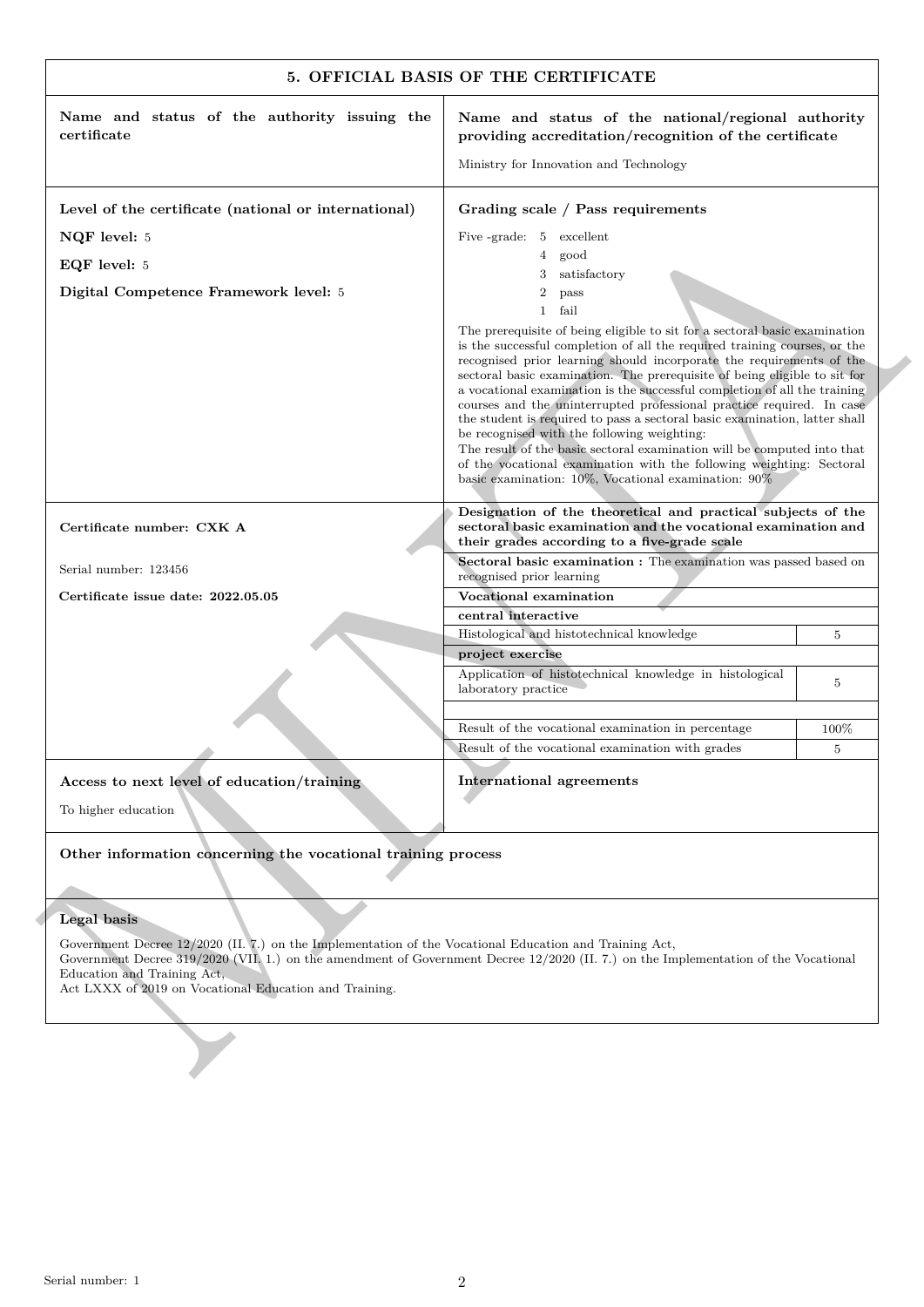# **6. OFFICIALLY RECOGNISED WAYS OF ACQUIRING THE CERTIFICATE SUPPLEMENT**

Description of the sectoral basic training and the theoretical and practical vocational training Distribution of the total number of hours of the programme Total duration of the education/training 2320 hours 2320 hours

#### **Entry requirements:**

- For a 5-year vocational training programme, elementary school qualification is required; for a 2-year vocational training programme, secondary school-leaving certificate is needed
- Occupational aptitude test is required in accordance with Decree 40/2004 (IV. 26.) ESzCsM of the Minister of Health, Social and Family Affairs

### **Further information:**

| Entry requirements:<br>- For a 5-year vocational training programme, elementary school qualification is required; for a 2-year vocational training programme, |                     |  |
|---------------------------------------------------------------------------------------------------------------------------------------------------------------|---------------------|--|
| secondary school-leaving certificate is needed                                                                                                                |                     |  |
| - Occupational aptitude test is required in accordance with Decree 40/2004 (IV. 26.) ESzCsM of the Minister of Health, Social and Family<br>Affairs           |                     |  |
| Further information:                                                                                                                                          |                     |  |
| VOCATIONAL PRACTICAL SUBJECT                                                                                                                                  | <b>HOURS</b>        |  |
| Targeted medication                                                                                                                                           | 12 hour             |  |
| Complex clinical simulation practice                                                                                                                          | 12 hour             |  |
| Vital signs and injection practices                                                                                                                           | 12 hour             |  |
| Cell biology                                                                                                                                                  | 12 hour             |  |
| General nursing and care                                                                                                                                      | 12 hour             |  |
| Basic pharmacology knowledge                                                                                                                                  | 12 hour             |  |
| General laboratory knowledge                                                                                                                                  | 12 hour             |  |
| Basic rehabilitation knowledge and physiotherapy                                                                                                              | 12 hour             |  |
| Internal medicine and care                                                                                                                                    | 12 hour             |  |
| Surgery and care                                                                                                                                              | 12 hour             |  |
| Knowledge of clinical diseases and their treatment                                                                                                            | 12 hour             |  |
| Clinical practice                                                                                                                                             | 12 hour             |  |
| Organic chemistry and biochemistry                                                                                                                            | 12 hour             |  |
| Immunology                                                                                                                                                    | 12 hour             |  |
| Introduction to genetics                                                                                                                                      | 12 hour             |  |
| Instrumentation and measurement techniques                                                                                                                    | 12 hour             |  |
| Basics of histotechnology                                                                                                                                     | 12 hour             |  |
| Histochemistry                                                                                                                                                | 12 hour             |  |
| Histotechnology knowledge                                                                                                                                     | 12 hour             |  |
| VOCATIONAL THEORETICAL SUBJECT                                                                                                                                | <b>HOURS</b>        |  |
| Vocational knowledge                                                                                                                                          | 12 hour             |  |
| Vocational foreign language knowledge                                                                                                                         | 12 hour             |  |
| Basics of medical ethics and patient rights                                                                                                                   | 12 hour             |  |
| Basics of communication                                                                                                                                       | 12 hour             |  |
| Anatomy of the human body                                                                                                                                     | 12 hour             |  |
| Basics of first aid                                                                                                                                           | 12 hour             |  |
| Work safety, patient safety                                                                                                                                   | 12 hour             |  |
| Basic nursing and care                                                                                                                                        | $12\ \mathrm{hour}$ |  |
| Targeted medication                                                                                                                                           | 12 hour             |  |
| Basics of professional chemistry and biochemistry                                                                                                             | 12 hour             |  |
| Basics of professional physics and biophysics                                                                                                                 | 12 hour             |  |
| Health informatics                                                                                                                                            | 12 hour             |  |
| Medical terminology                                                                                                                                           | 12 hour             |  |
| Basics of health law and ethics                                                                                                                               | 12 hour             |  |
| Cell biology                                                                                                                                                  | 12 hour             |  |
| The human body and its functioning                                                                                                                            | 12 hour             |  |
| Basic hygiene measures                                                                                                                                        | 12 hour             |  |
| General nursing and care<br>Basic pharmacology knowledge                                                                                                      | 12 hour             |  |
|                                                                                                                                                               | 12 hour             |  |
| Communication<br>General laboratory knowledge                                                                                                                 | 12 hour             |  |
|                                                                                                                                                               | 12 hour             |  |
|                                                                                                                                                               | 12 hour             |  |
| Basic rehabilitation knowledge and physiotherapy                                                                                                              |                     |  |
| Basics of sociology                                                                                                                                           | 12 hour             |  |
| Basics of psychology<br>Public health, health promotion                                                                                                       | 12 hour<br>12 hour  |  |